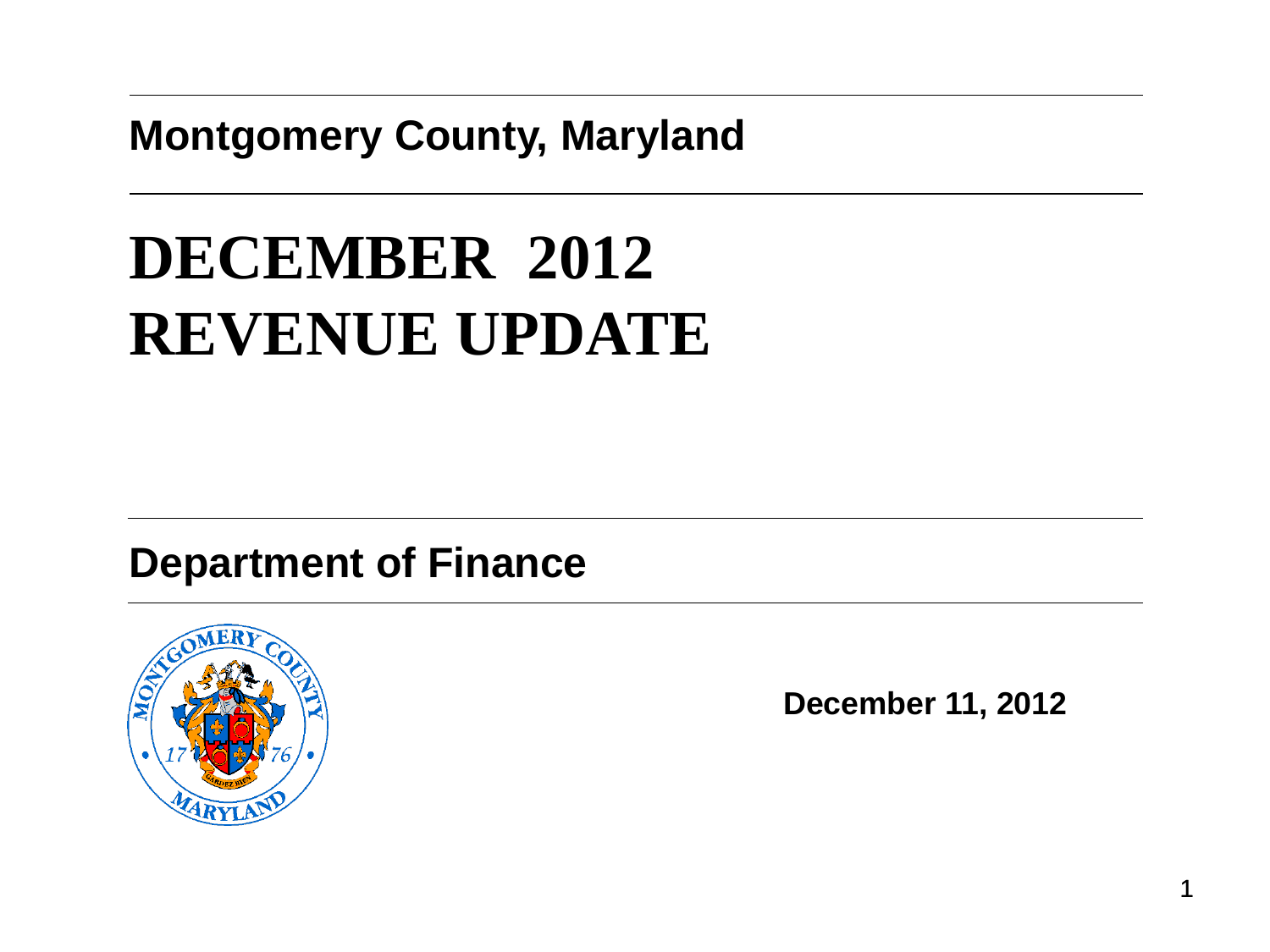#### *Overview*

- **Finance provides a full revenue update in December of each year, after the November income tax distribution**
- **At this time, final data about the prior year income tax receipts are known, and updates are available to certain economic factors**
- **Another full update is done for the March budget**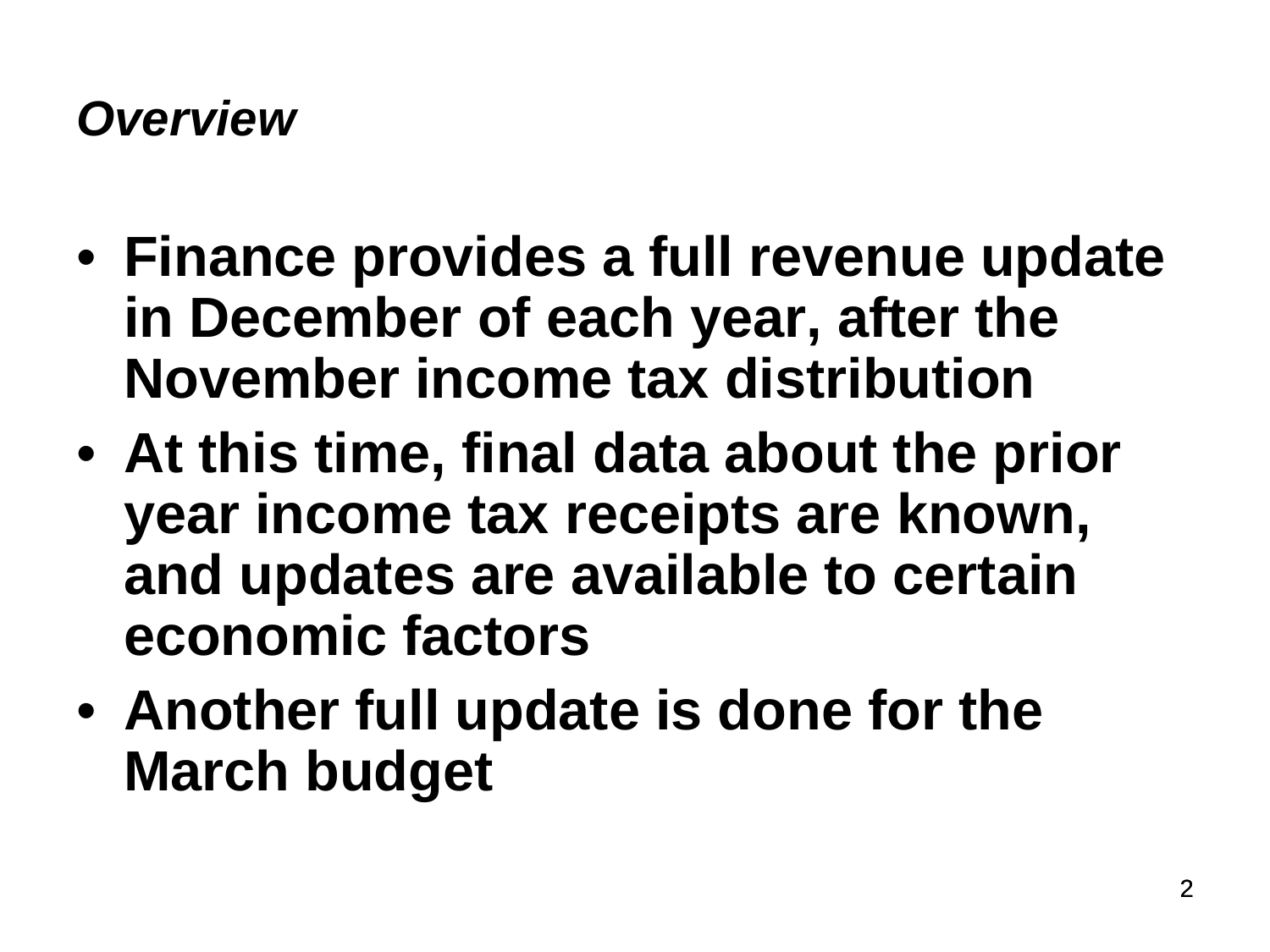#### *FY12 and FY13 Summary*

 **The outlook for the remainder of this fiscal year (FY13) and next year (FY14) suggests a modest increase in revenues over the two-year period compared to the estimates prepared for the FY13 budget. This increase is solely attributed to revisions to income tax revenues. The combined increase in FY13 and FY14 is nearly \$22.1 million higher than previously estimated.**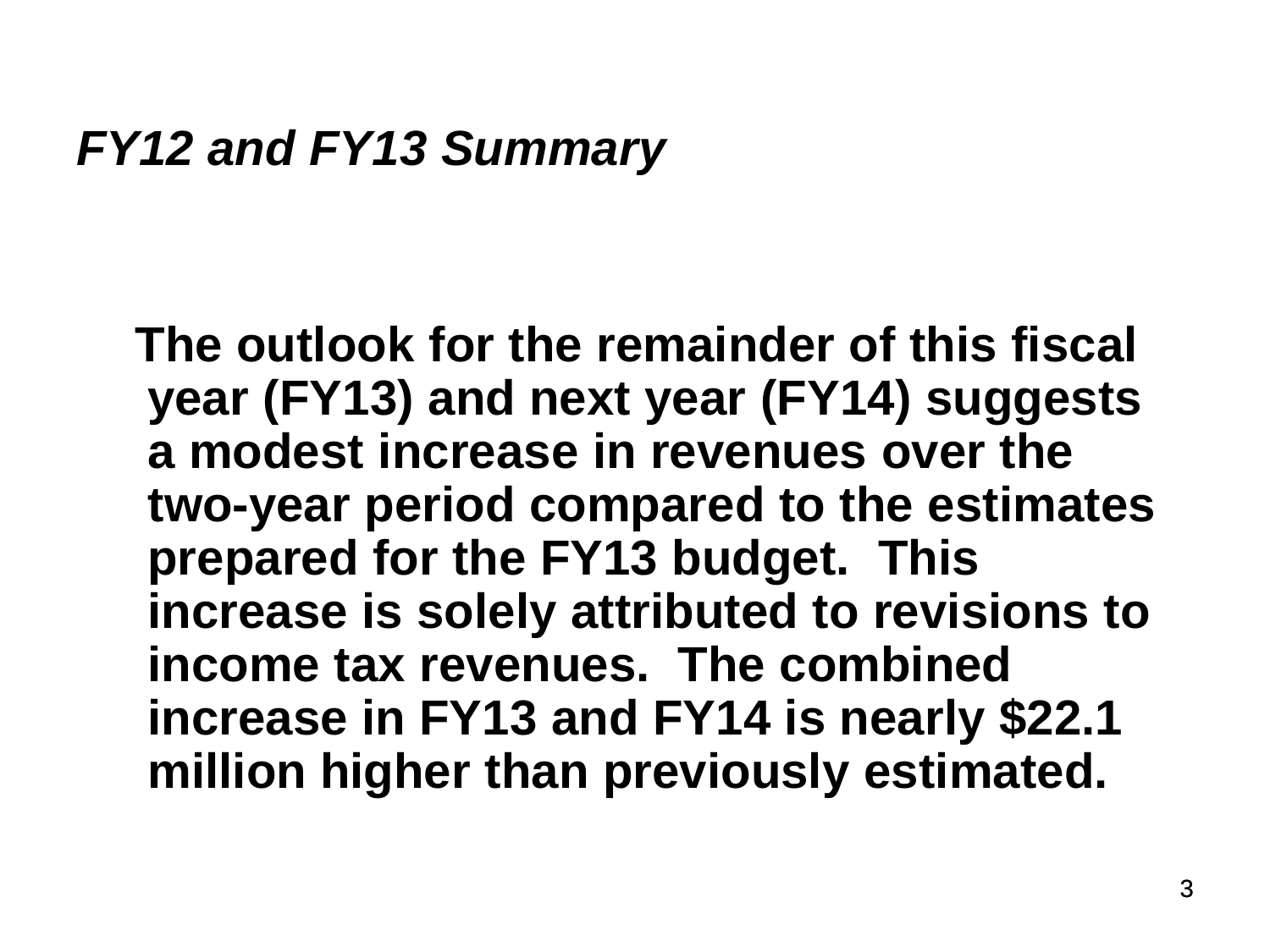# **Revenue Update**

*December revised revenues for FY13 are \$30.9 million above the FY13 Budget estimates. The major contributor is the estimated increase in income tax revenues.*

|                             | <b>FY13 BUDGET - DECEMBER 2012 UPDATE (\$MIL.)</b> |             |                   |  |  |  |
|-----------------------------|----------------------------------------------------|-------------|-------------------|--|--|--|
|                             | <b>FY13 Budget</b>                                 | Dec. Update | <b>Difference</b> |  |  |  |
| <b>Income</b>               | \$1,263.586                                        | \$1,309.177 | \$45.591          |  |  |  |
| <b>Property</b>             | \$1,462.239                                        | \$1,459.518 | (\$2.721)         |  |  |  |
| Transfer/Recordation        | \$136.597                                          | \$136.094   | (\$0.504)         |  |  |  |
| <b>Other Taxes:</b>         |                                                    |             |                   |  |  |  |
| --Admissions                | \$2.501                                            | \$2.625     | \$0.124           |  |  |  |
| --Fuel/Energy               | \$233.770                                          | \$224.730   | (\$9.040)         |  |  |  |
| --Telephone                 | \$48.749                                           | \$46.122    | (\$2.627)         |  |  |  |
| --Hotel/Motel               | \$19.052                                           | \$19.188    | \$0.136           |  |  |  |
| <b>Investment Income</b>    | n.a                                                | n.a         | n.a               |  |  |  |
| <b>Highway User Revenue</b> | \$3.324                                            | \$3.270     | (\$0.054)         |  |  |  |
| <b>ITOTAL</b>               | \$3,169.817                                        | \$3,200.722 | \$30.905          |  |  |  |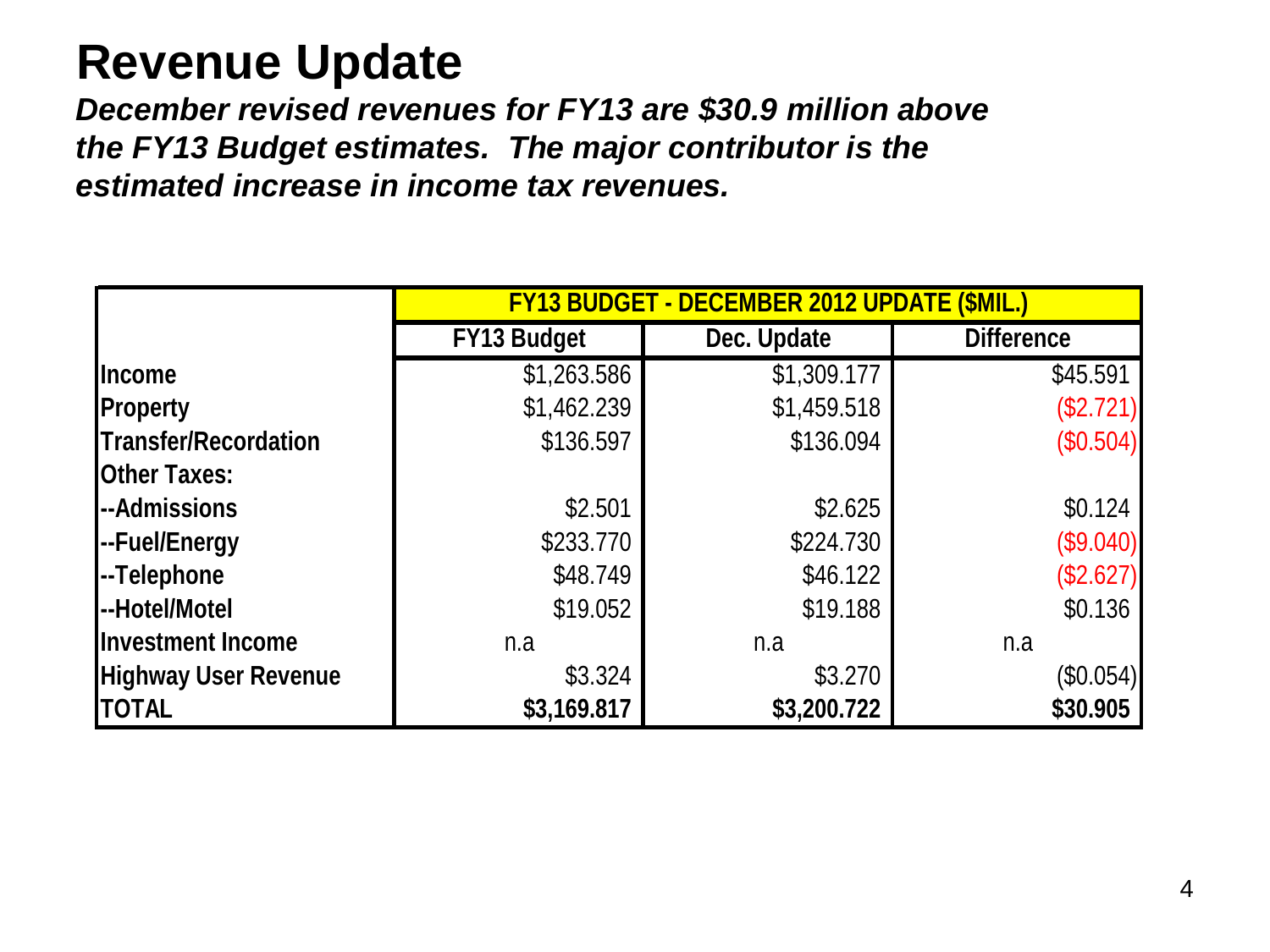# **Revenue Update**

*December revised revenue estimates for FY14 are \$8.9 million below the FY13 Budget estimates. The decrease is mainly attributed to declines in the property tax, fuel/energy tax, and telephone tax revenues.*

|                             | <b>FY13 BUDGET - DECEMBER 2012 UPDATE (SMIL.</b> |             |                   |  |  |  |
|-----------------------------|--------------------------------------------------|-------------|-------------------|--|--|--|
|                             | <b>FY14 Estimate</b>                             | Dec. Update | <b>Difference</b> |  |  |  |
| <b>Income</b>               | \$1,296.556                                      | \$1,302.961 | \$6.405           |  |  |  |
| <b>Property</b>             | \$1,505.764                                      | \$1,499.757 | (\$6.007)         |  |  |  |
| Transfer/Recordation        | \$140.506                                        | \$142.328   | \$1.822           |  |  |  |
| <b>Other Taxes:</b>         |                                                  |             |                   |  |  |  |
| <b>--Admissions</b>         | \$2.596                                          | \$2.702     | \$0.106           |  |  |  |
| --Fuel/Energy               | \$236.850                                        | \$228.030   | (\$8.820)         |  |  |  |
| --Telephone                 | \$49.419                                         | \$47.416    | (\$2.003)         |  |  |  |
| --Hotel/Motel               | \$19.571                                         | \$19.272    | (\$0.300)         |  |  |  |
| <b>Investment Income</b>    | n.a                                              | n.a         | n.a               |  |  |  |
| <b>Highway User Revenue</b> | \$3.496                                          | \$3.439     | $(\$0.057)$       |  |  |  |
| <b>TOTAL</b>                | \$3,254.758                                      | \$3,245.904 | (\$8.854)         |  |  |  |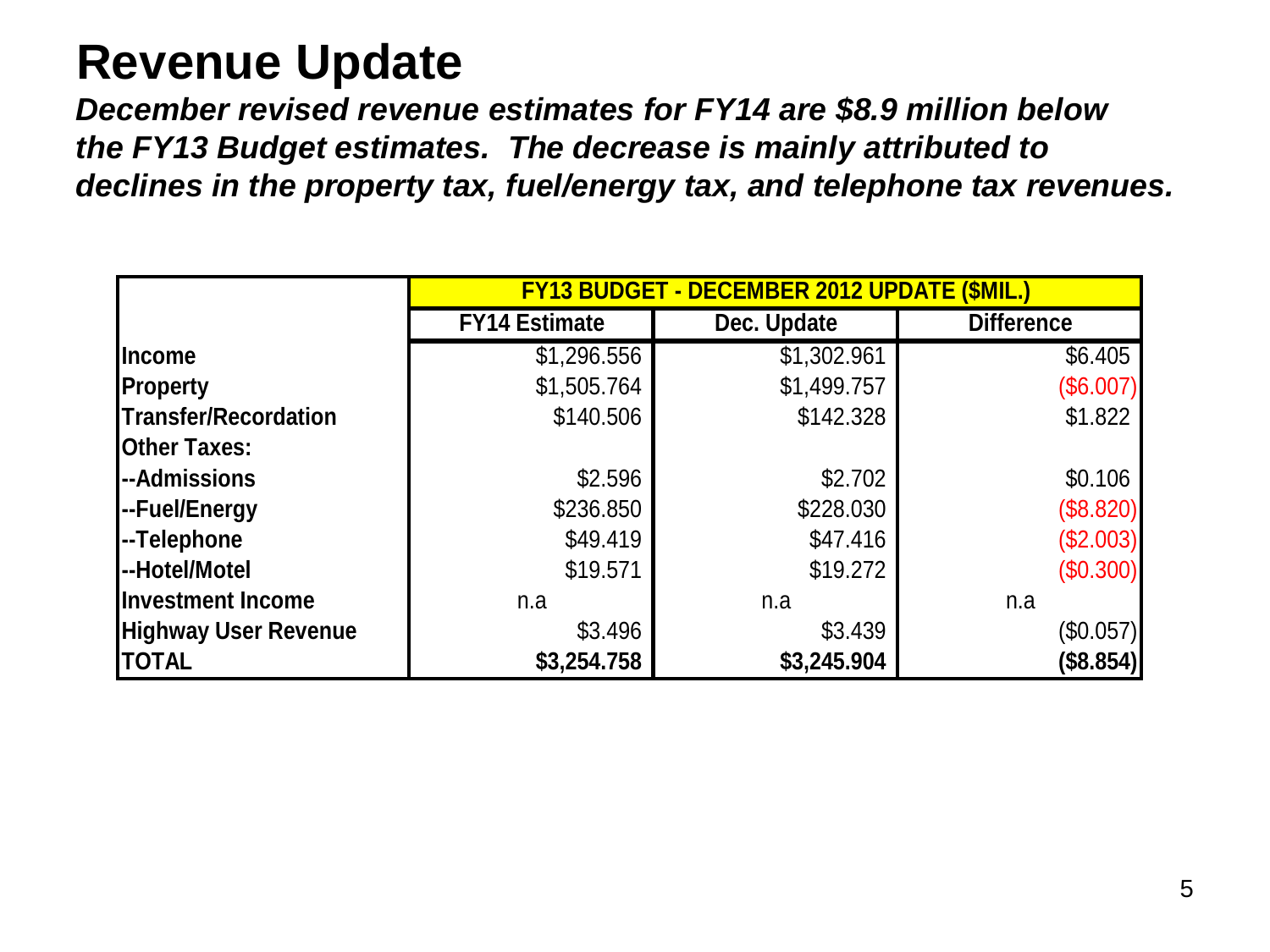#### *Revenue Trend FY13-18*

*During the current six year period (FY13-FY18), total revenues are expected to be approximately \$73.8 million below FY13 budget estimates.*

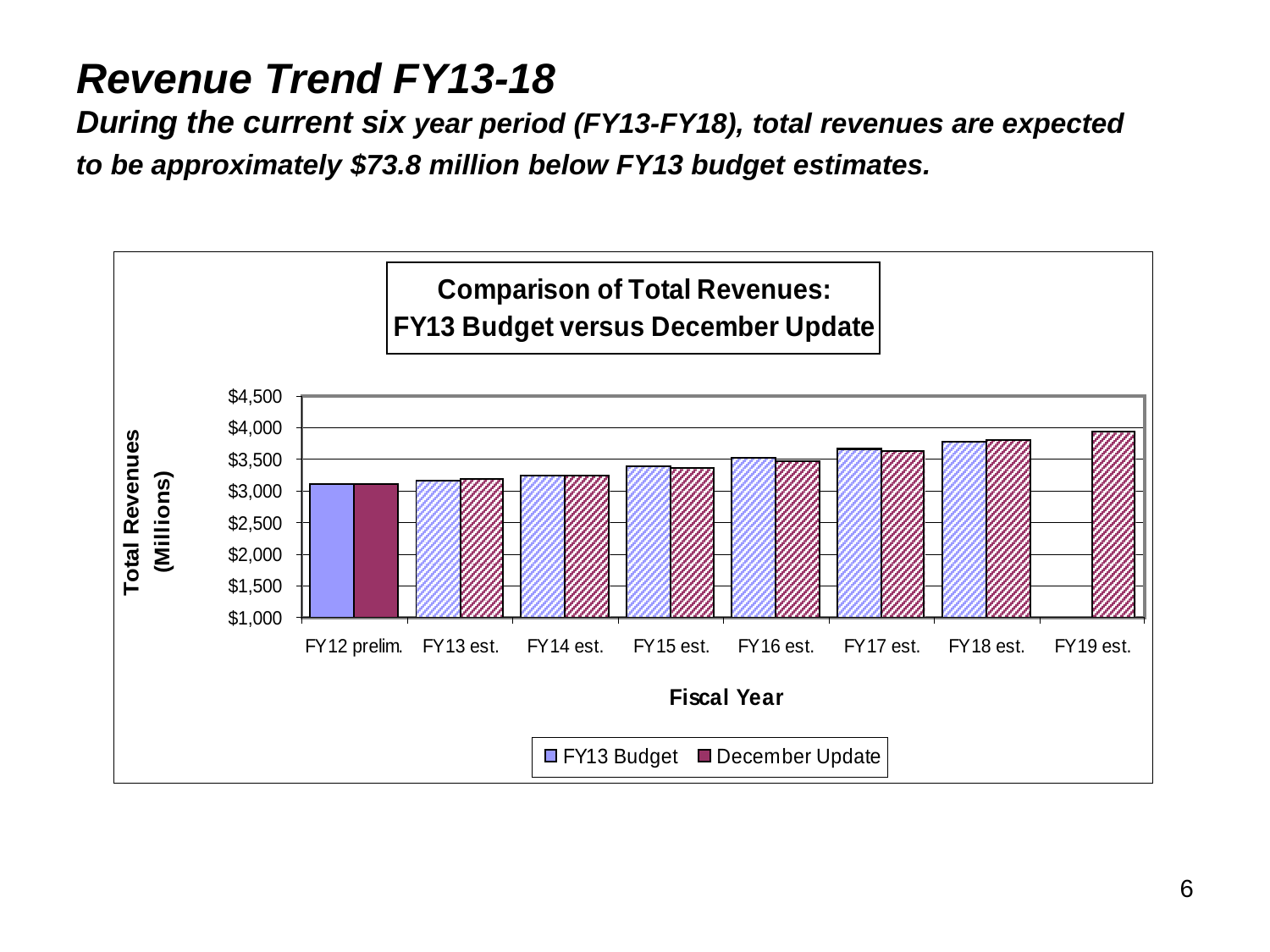# *Income Tax Volatility*

*Year-over-year percent changes in the income tax are volatile and sensitive to economic events especially capital gains in Montgomery County.*

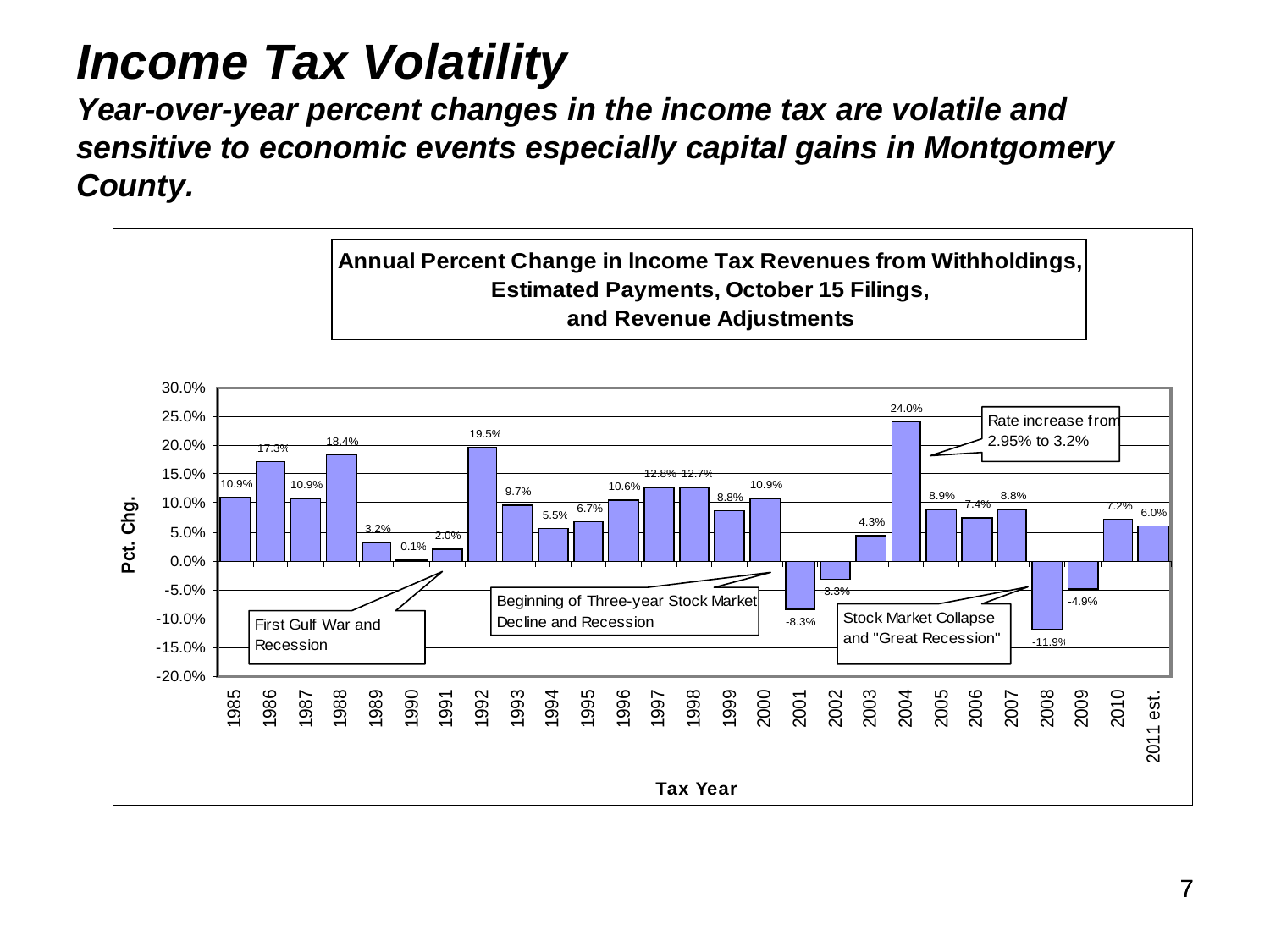## *Income Tax – November Distribution*

- **The largest share (five year average of 81.6%) of the County's income tax revenues for any tax year comes in quarterly distributions of withholdings and estimated payments.**
- **The November distribution reflects actual results from the prior tax year (e.g., final tax year 2011 in November 2012) and provides a near final review of last year's tax liability – this provides a base for future projections.**
- **The Comptroller's Office also adjusts its distribution formula for the current fiscal year based on the prior tax year results (e.g., 2011 tax year final results affect quarterly distributions for this fiscal year).**
- **Income tax revenues represented 46.2 percent of estimated total tax-supported revenues in FY12 and nearly 44.7 percent of the County's total revenues.**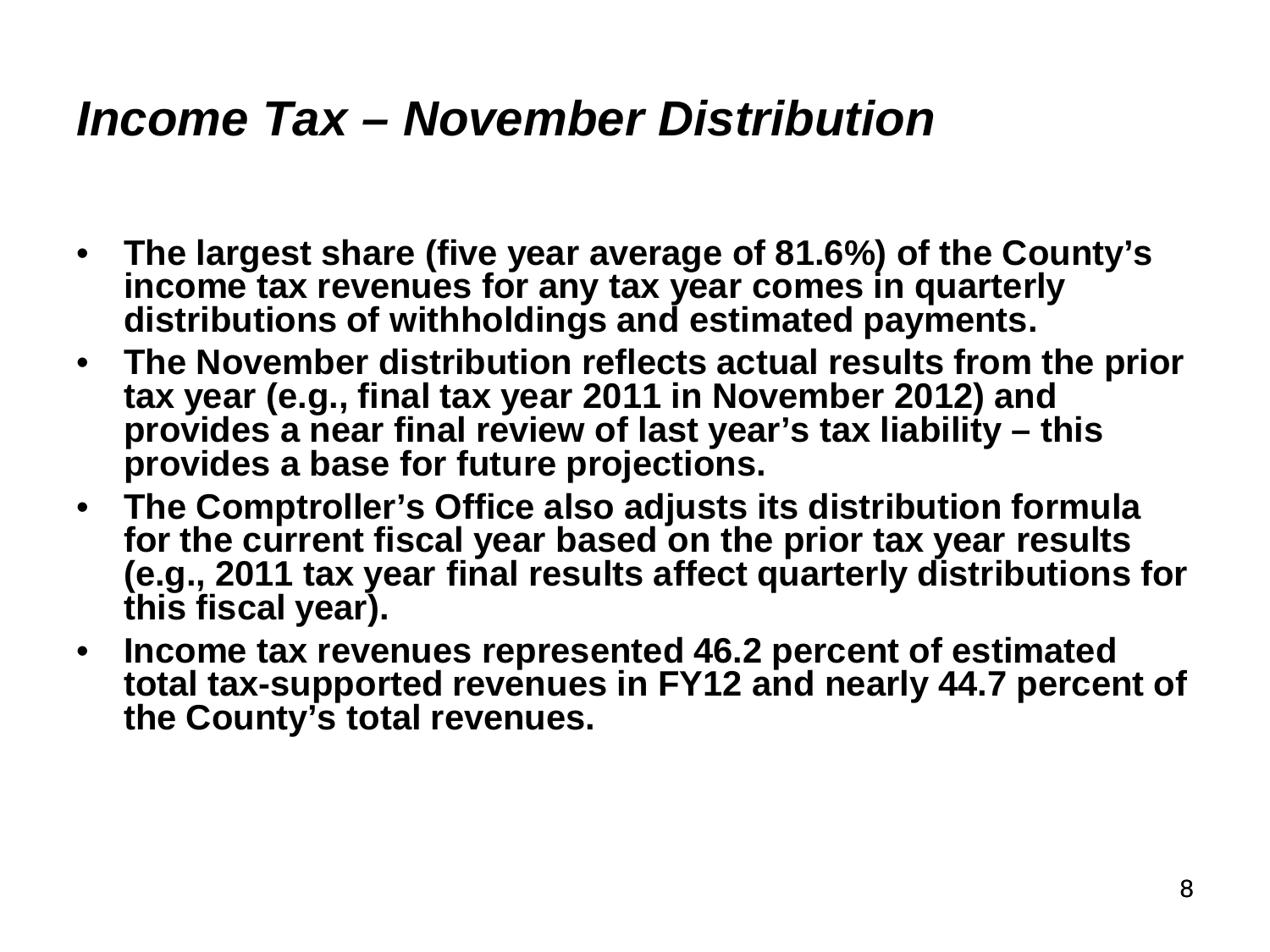# *Income Tax – November distributions*

| (millions)                                                   | <b>Actual</b><br><b>FY10</b> | Actual<br><b>FY11</b> | <b>Actual</b><br><b>FY12</b> | <b>Estimated</b><br><b>FY13</b> | Actual<br><b>FY13</b> | <b>Difference</b> |
|--------------------------------------------------------------|------------------------------|-----------------------|------------------------------|---------------------------------|-----------------------|-------------------|
| October 15 <sup>th</sup> Filings and Adjustments             | \$9.60                       | \$17.00               | \$134.76                     | \$111.21                        | \$144.74              | \$33.53           |
| <b>Withholding and Estimated payments for</b><br>3rd Quarter | \$210.60                     | \$212.90              | \$242.79                     | \$256.51                        | \$250.76              | (\$5.75)          |
| Total November Distribution                                  | \$220.20                     | \$229.90              | \$377.55                     | \$367.71                        | \$395.50              | \$27.79           |

•**Increase in receipts from October 15th Filings and Adjustments is based on an adjustment to reflect increased income tax receipts due the County for tax year 2011 as compared to tax year 2010. The State has indicated that the County's income tax receipts from withholdings and estimated payments for 2011 are 6.8% higher than for 2010.**

•**Increase in withholdings and estimated payments is due to an increase in income tax receipts statewide and a change in the distribution formula, which is updated by the State in November to reflect the overall increase in prior year income tax receipts.**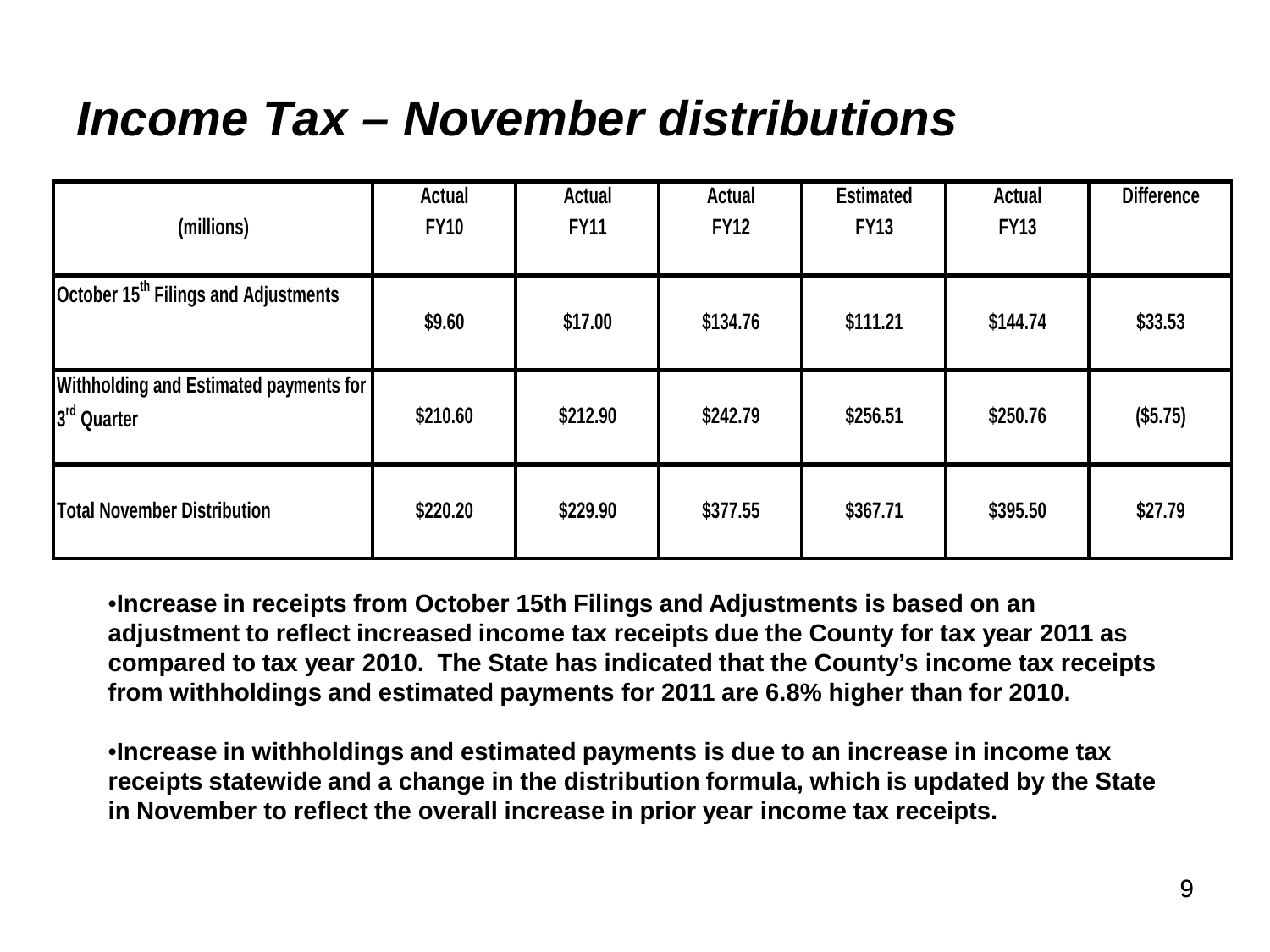## *Income Tax – Economic Factors*

- **Resident employment is expected to increase 1.0 percent in CY2012 and increase a modest 0.3 percent in CY2013. This is compared to March economic assumptions of 0.9 percent increase in CY2012 and 1.3 percent in CY2013. The lower employment growth is based on the State's Board of Revenue Estimates recent assumption of sequestration in its September forecast that lowered employment growth in the State.**
- **Personal income is estimated to increase 3.7 percent in CY2012 and 3.6 percent in CY2013.**
- **Wage and salary income is expected to increase 4.2 percent in CY2012 and increase 3.8 percent in CY2013.**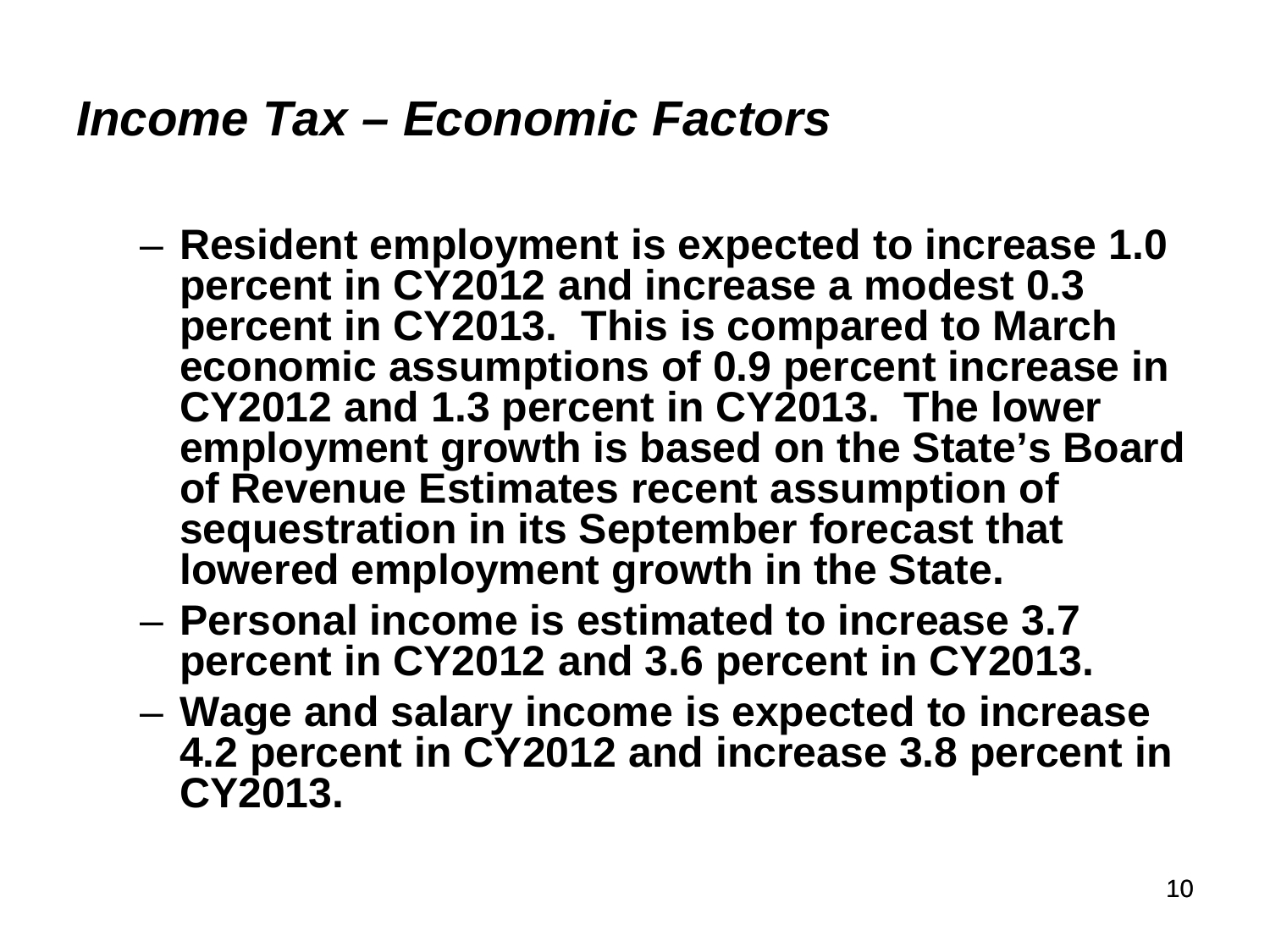#### *Income Tax FY13-18*

*Over the current six year period (FY13-FY18), income tax revenues are expected to be approximately \$100.2 million above FY12 budget estimates.* 

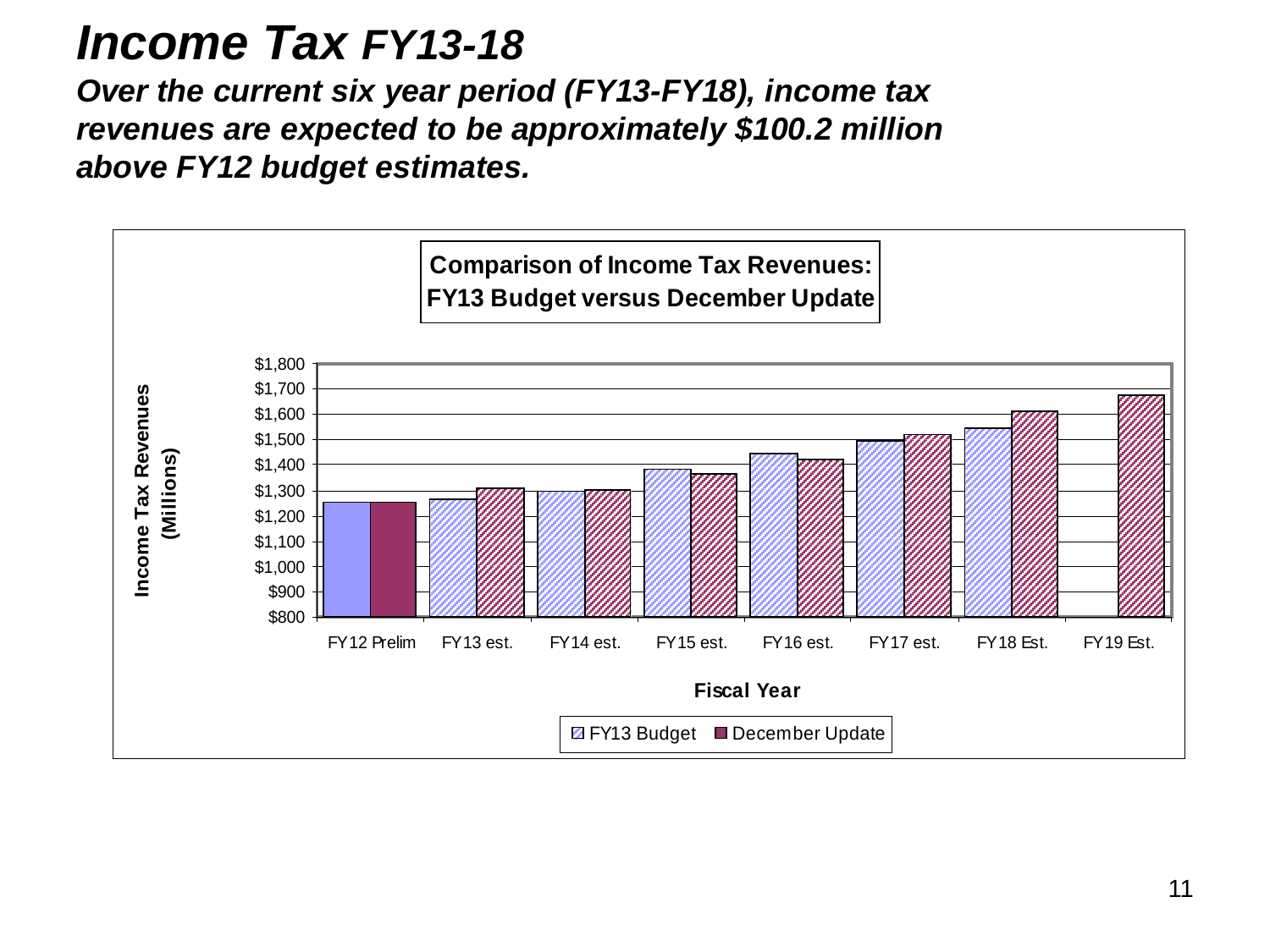## *Income Tax*

*The amount of revenues from the November distribution has been associated with the stock market (S&P 500 Index)*

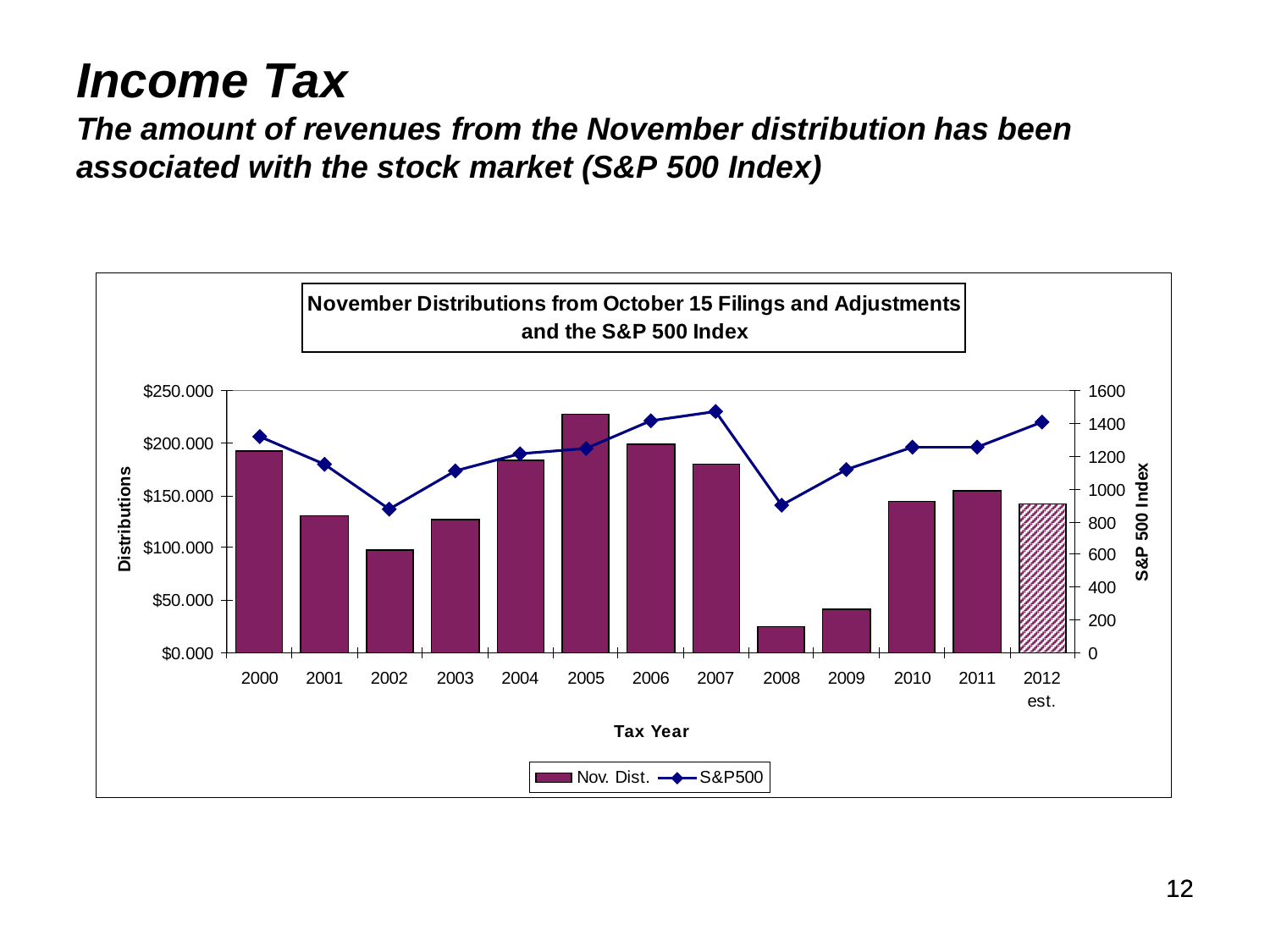# *Property Tax*

- **The inflation rate is expected to be 2.2 percent in calendar year 2012, which follows a 3.4 percent increase in CY11 and a meager 1.7 percent in CY10. Inflation is used to estimate real property tax under the Charter Limit excluding new construction.**
- **The reassessment rates for real property for Group One in fiscal year 2014 are expected to be released by the Maryland State Department of Assessments and Taxation (SDAT) at the end of this month. Preliminary indications are that this group may experience an increase in the real property tax base.**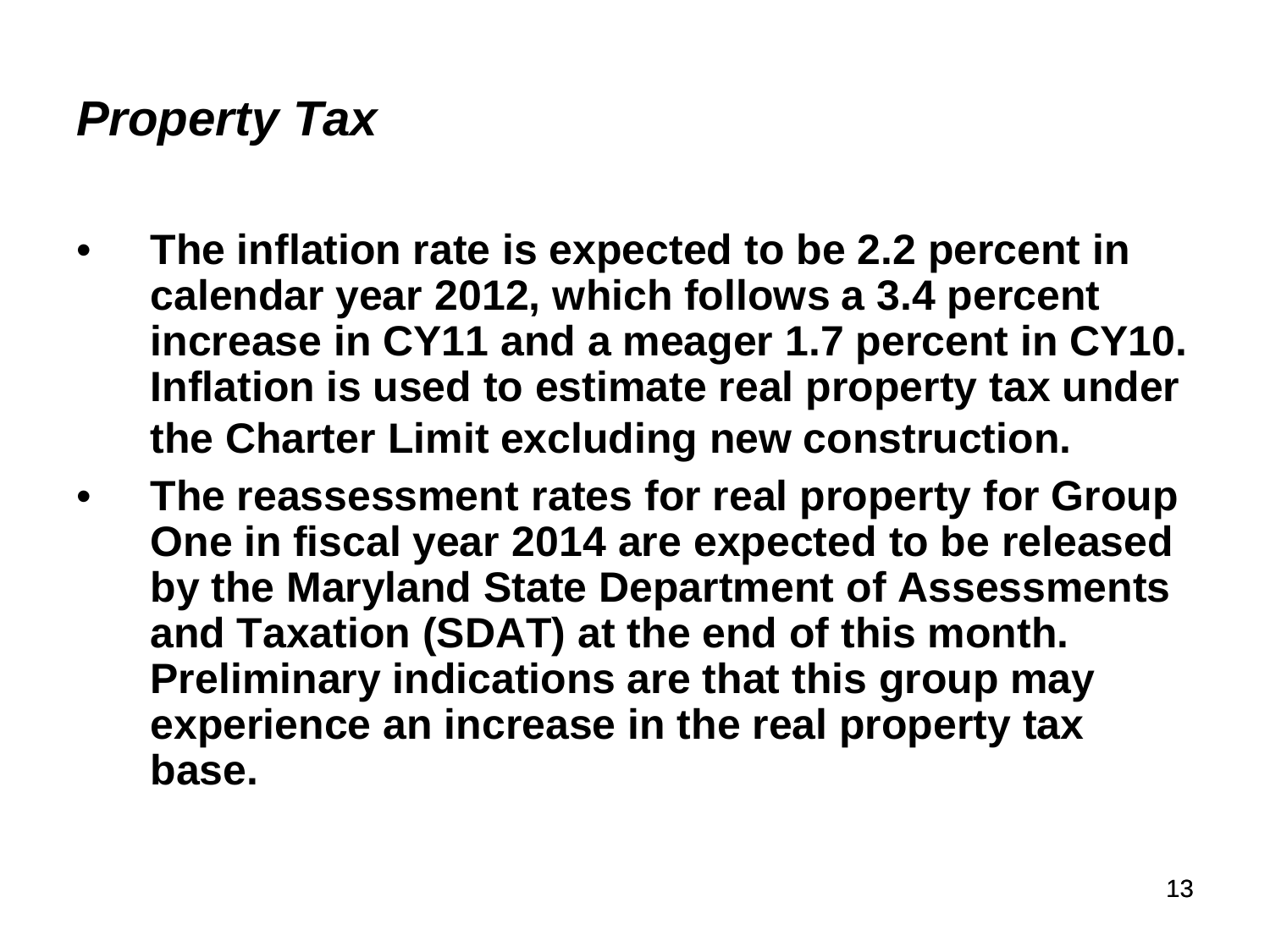## *Transfer and Recordation Taxes*

- **Home sales are expected to increase 5.0 percent in CY13 and prices are also anticipated to increase 2.3 percent. Based on collections to date, the non-residential real estate market is estimated to experience a modest increase in FY13.**
- **Because of the estimated increase in home sales in CY13, Finance estimates that the number of residential transfers may increase 5.1 percent in FY13 the same as the increase in home sales.**
- **Because of collections to date, the average transfer tax amount on a residential sale is expected to increase 6.5 percent in FY13.**
- **Because of the expected increase in the average transfer tax on non-residential transactions, non-residential transfer tax revenues are estimated to increase by 1.4 percent in FY13.**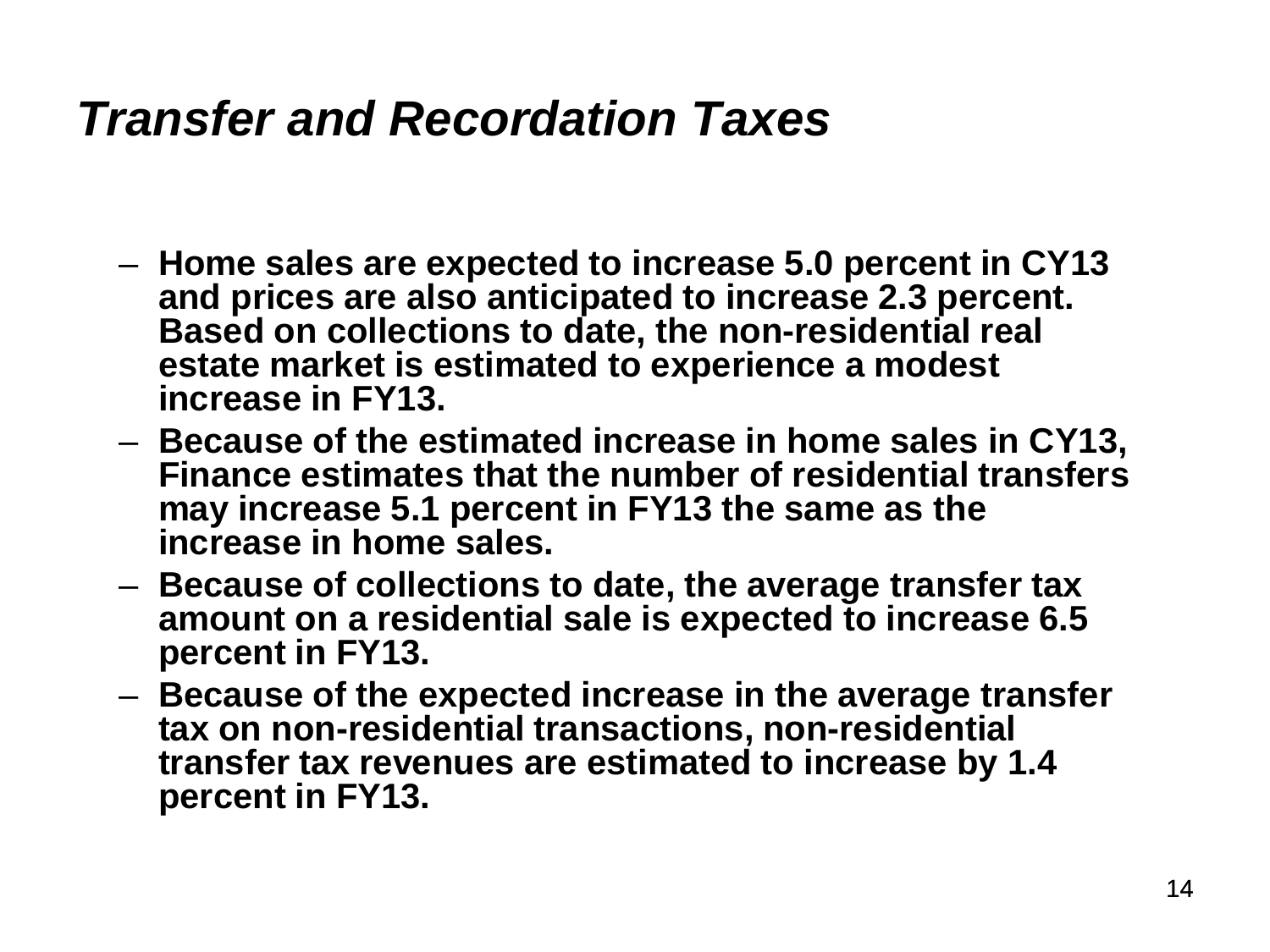# *Transfer and Recordation Taxes*

*Since reaching \$241.7 million in FY06, transfer and recordation taxes declined to \$127.3 million in FY12. By FY19, transfer and recordation taxes are estimated to reach \$190.4 million – nearly \$56.2 million below the FY06 peak.*